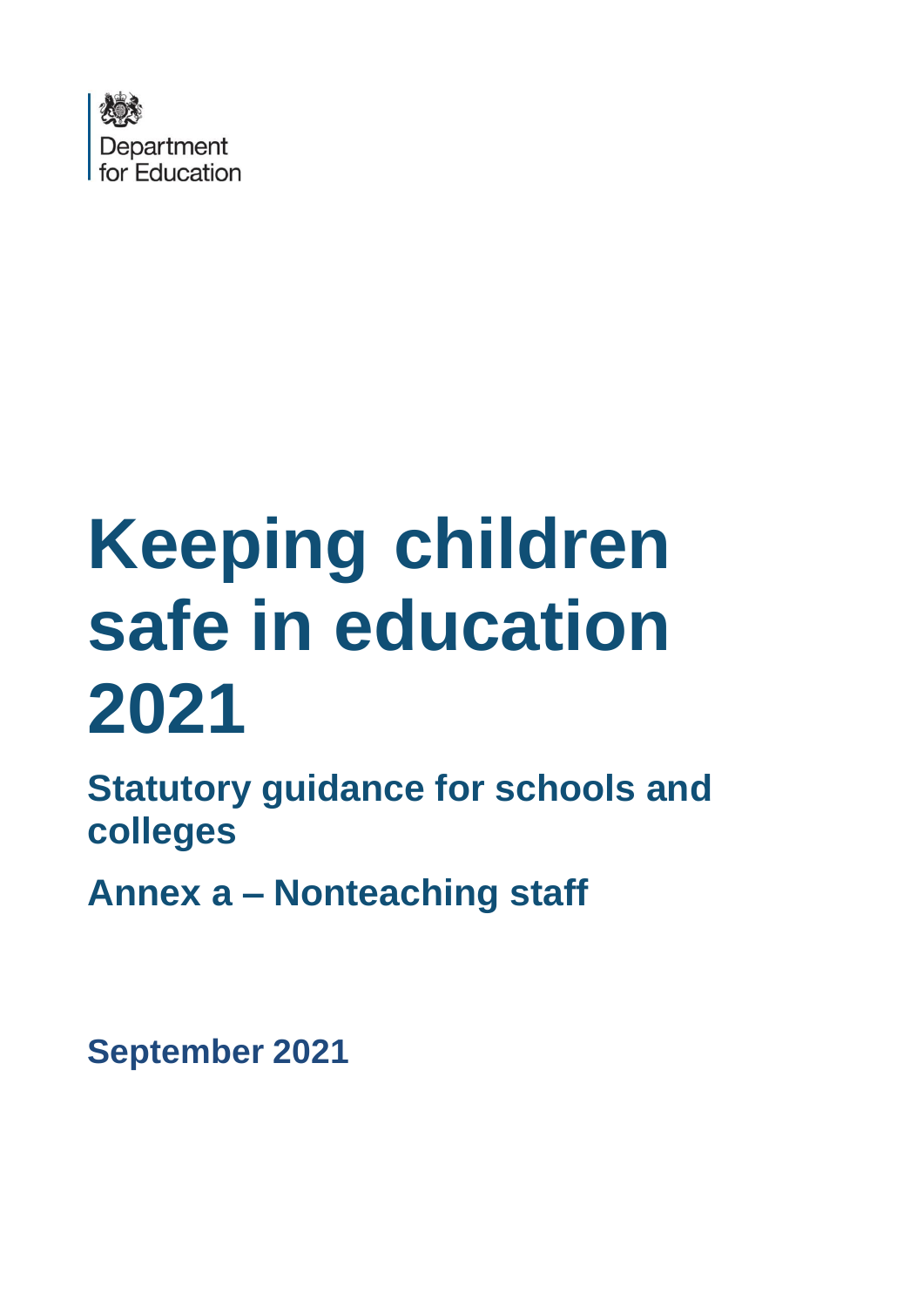# **Contents**

| Summary                                                        | 3 |
|----------------------------------------------------------------|---|
| What is the status of this guidance                            | 3 |
| About this guidance                                            | 3 |
| Who is this guidance for?                                      | 3 |
| What does this guidance replace?                               | 5 |
| Annex A: Safeguarding information for school and college staff | 6 |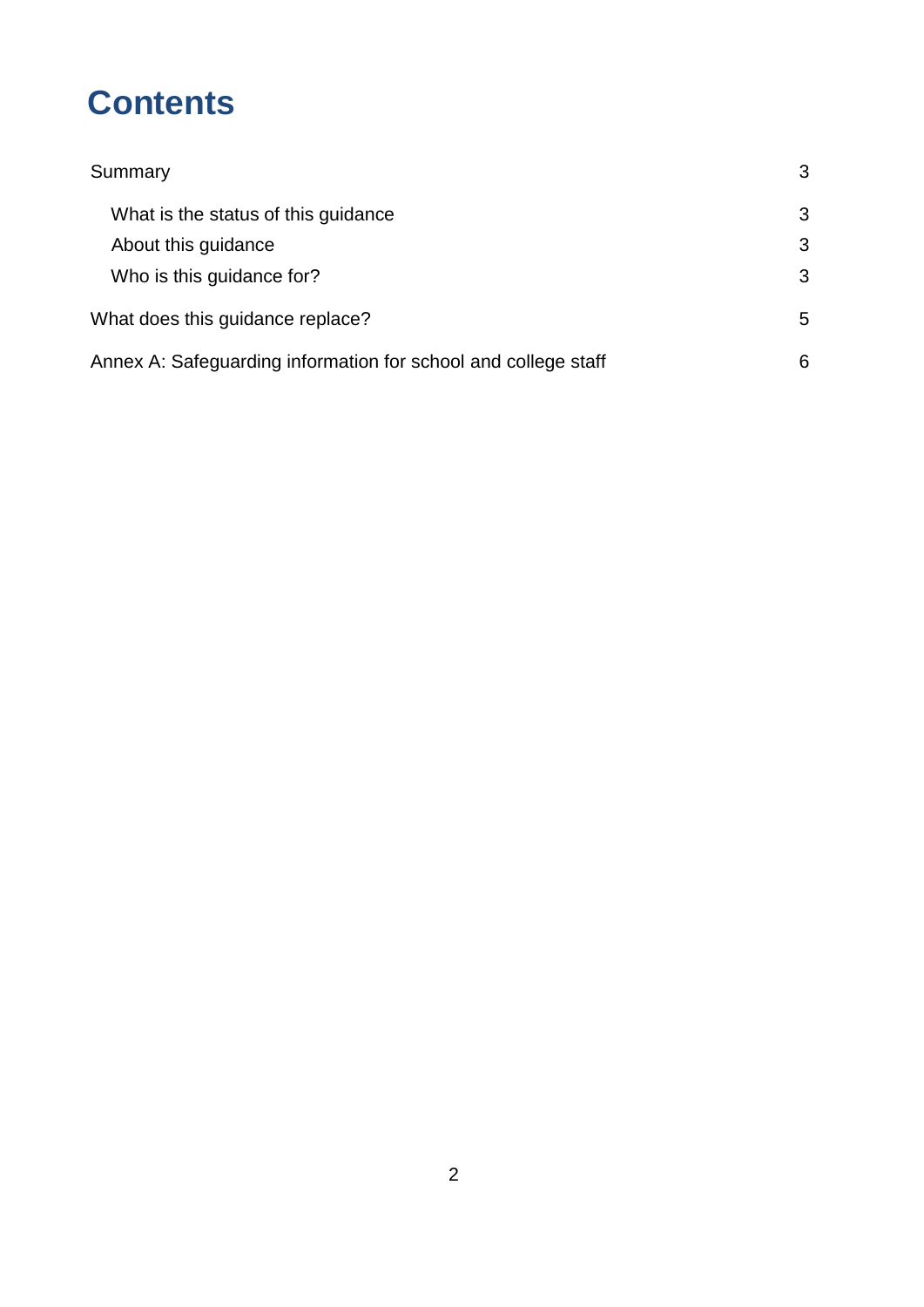# **Summary**

# **What is the status of this guidance**

This is statutory guidance from the Department for Education ('the Department') issued under Section 175 of the Education Act 2002, the Education (Independent School Standards) Regulations 2014, the Non-Maintained Special Schools (England) Regulations 2015, and the Education and Training (Welfare of Children) Act 2021. Schools and colleges in England **must** have regard to it when carrying out their duties to safeguard and promote the welfare of children. For the purposes of this guidance children includes everyone under the age of 18.

# **About this guidance**

We use the terms **"must"** and **"should**" throughout the guidance. We use the term "**must**" when the person in question is legally required to do something and "**should**" when the advice set out should be followed unless there is good reason not to. The guidance **should** be read alongside:

- statutory guidance Working Together to [Safeguard](https://www.gov.uk/government/publications/working-together-to-safeguard-children--2) Children;
- departmental advice [What to do if you are Worried a Child is Being Abused -](https://www.gov.uk/government/publications/what-to-do-if-youre-worried-a-child-is-being-abused--2) Advice [for Practitioners;](https://www.gov.uk/government/publications/what-to-do-if-youre-worried-a-child-is-being-abused--2) and
- departmental advice [Sexual Violence and Sexual Harassment Between Children](https://www.gov.uk/government/publications/sexual-violence-and-sexual-harassment-between-children-in-schools-and-colleges) in [Schools and Colleges](https://www.gov.uk/government/publications/sexual-violence-and-sexual-harassment-between-children-in-schools-and-colleges)

Unless otherwise specified:

- 'school' means: all schools whether maintained, non-maintained or independent schools (including academies, free schools and alternative provision academies), maintained nursery schools $1$  and pupil referral units.
- 'college' means further education colleges and sixth-form colleges as established under the Further and Higher Education Act 1992, institutions designated as being within the further education sector<sup>[2](#page-2-1)</sup> and providers of post 16 Education as set out

<span id="page-2-0"></span><sup>&</sup>lt;sup>1</sup> The **Early Years Foundation Stage Framework** (EYFS) is mandatory for all early years' providers. It applies to all schools, including maintained nursery schools that have early years provision. Maintained nursery schools, like the other schools listed under 'About this guidance', must have regard to Keeping children safe in education when carrying out duties to safeguard and promote the welfare of children (by virtue of section 175(2) of the Education Act 2002 – see footnote 21 for further detail on this requirement).

<span id="page-2-1"></span><sup>2</sup> Under section 28 of the Further and Higher Education Act 1992 ('designated institutions').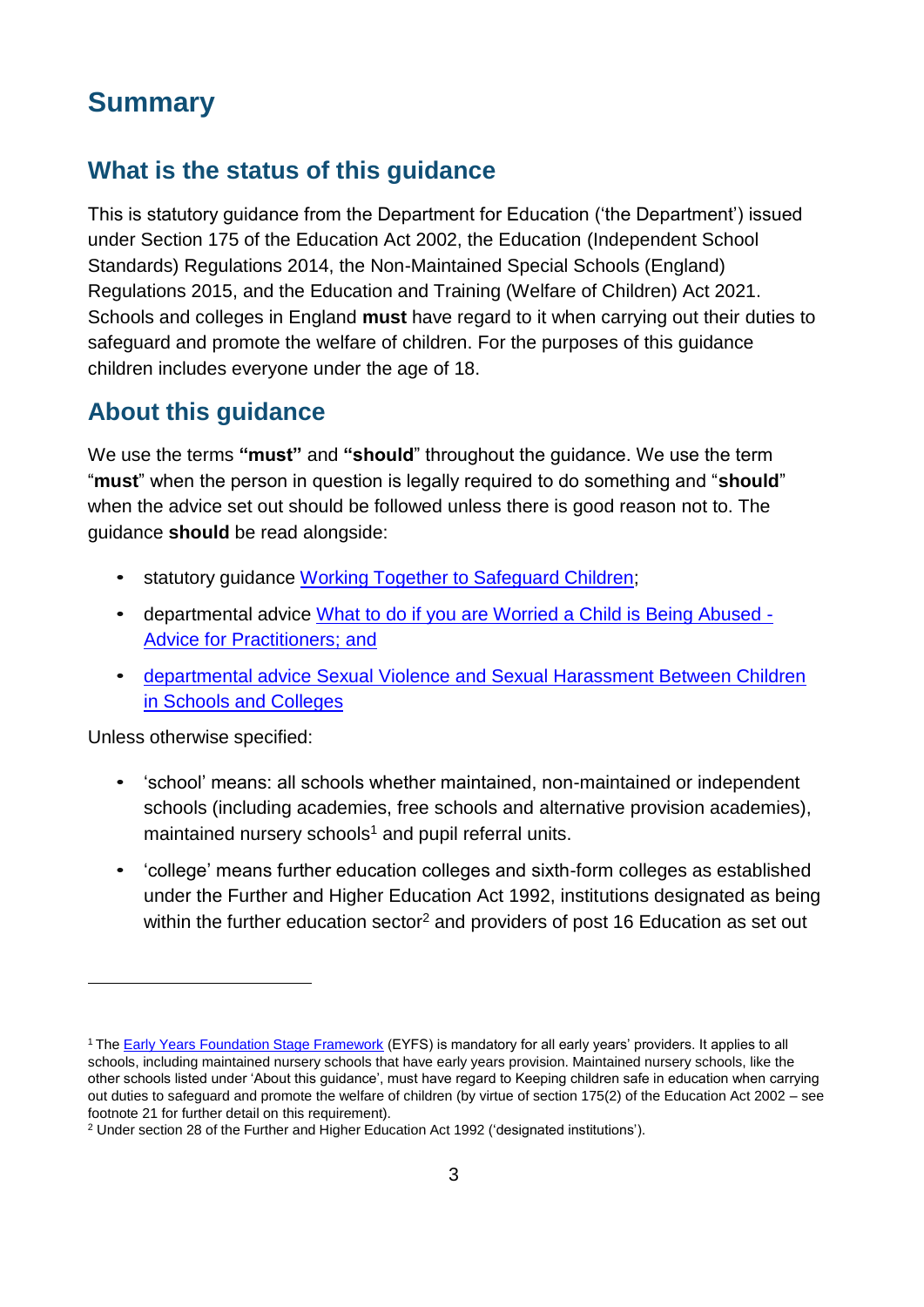in the Education and Training (Welfare of Children) Act 2021<sup>[3](#page-3-0)</sup>: 16-19 Academies, Special Post-16 institutions and Independent Training Providers. For colleges, the guidance relates to their responsibilities towards children who are receiving education or training at these institutions.

# **Who is this guidance for?**

This statutory guidance should be read and followed by:

- governing bodies of maintained schools (including maintained nursery schools) and colleges;
- proprietors of independent schools (including academies, free schools and alternative provision academies) and non-maintained special schools. In the case of academies, free schools and alternative provision academies, the proprietor will be the academy trust;
- management committees of pupil referral units (PRUs); and
- senior leadership teams.

Throughout the guidance, reference to "governing bodies and proprietors" includes management committees unless otherwise stated.

## **School and college staff**

It is essential that **everybody** working in a school or college understands their safeguarding responsibilities. Governing bodies and proprietors should ensure that those staff who work directly with children read at least Part one of this guidance. Governing bodies and proprietors, working with their senior leadership teams and especially their designated safeguarding lead, should ensure that those staff who do not work directly with children read either Part one or Annex A (a condensed version of Part one) of this guidance. This is entirely a matter for the school or college and will be based on their assessment of which guidance will be most effective for their staff to safeguard and promote the welfare of children.

Governing bodies and proprietors should ensure that mechanisms are in place to assist staff to understand and discharge their role and responsibilities as set out in Part one (or Annex A if appropriate) of this guidance.

<span id="page-3-0"></span><sup>3</sup> [Education](https://www.legislation.gov.uk/en/ukpga/2021/16/enacted) and Training (Welfare of Children) Act 2021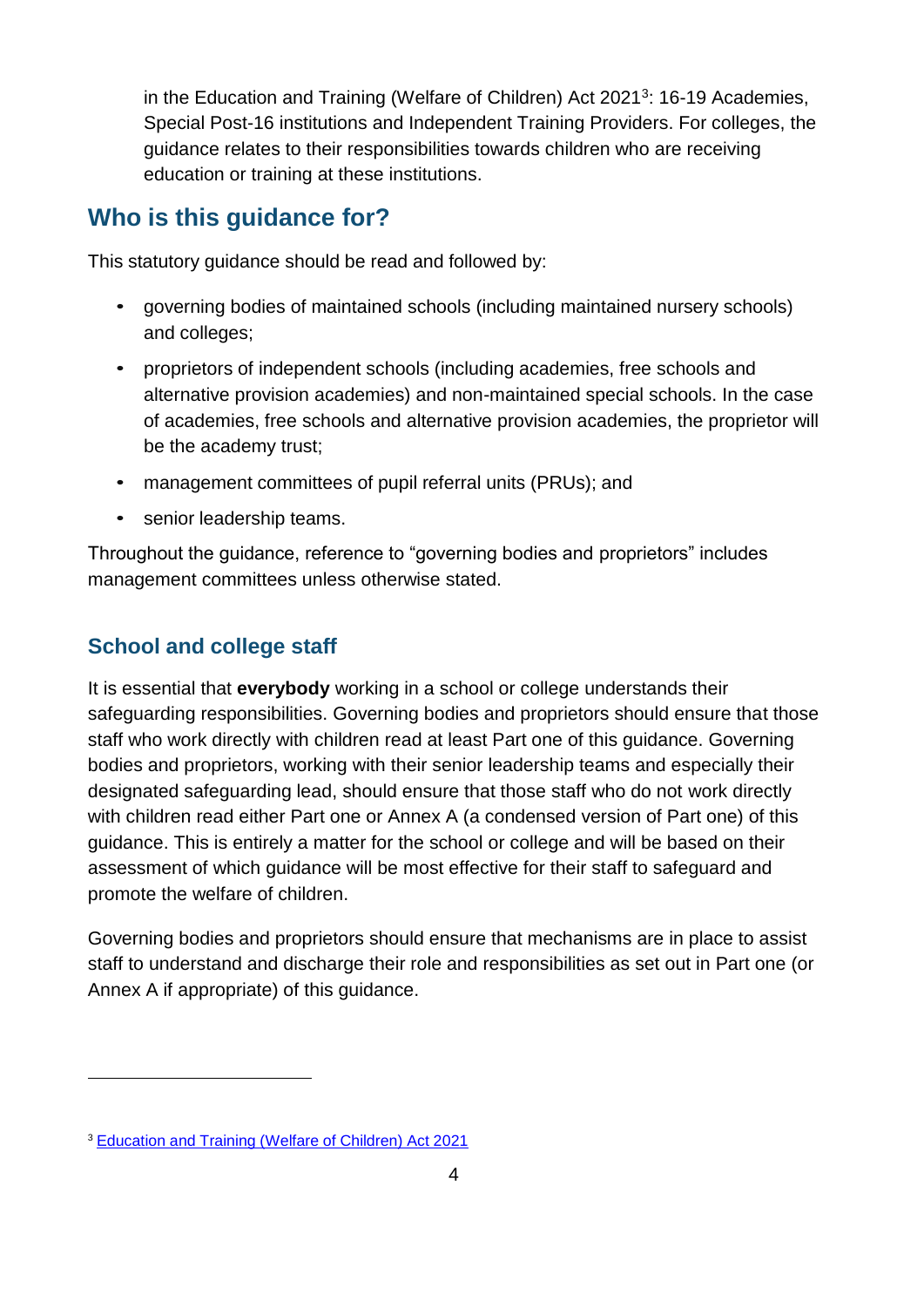# **What does this guidance replace?**

This guidance replaces Keeping children safe in education 2020 updated January 2021. A table of substantive changes is included at Annex G.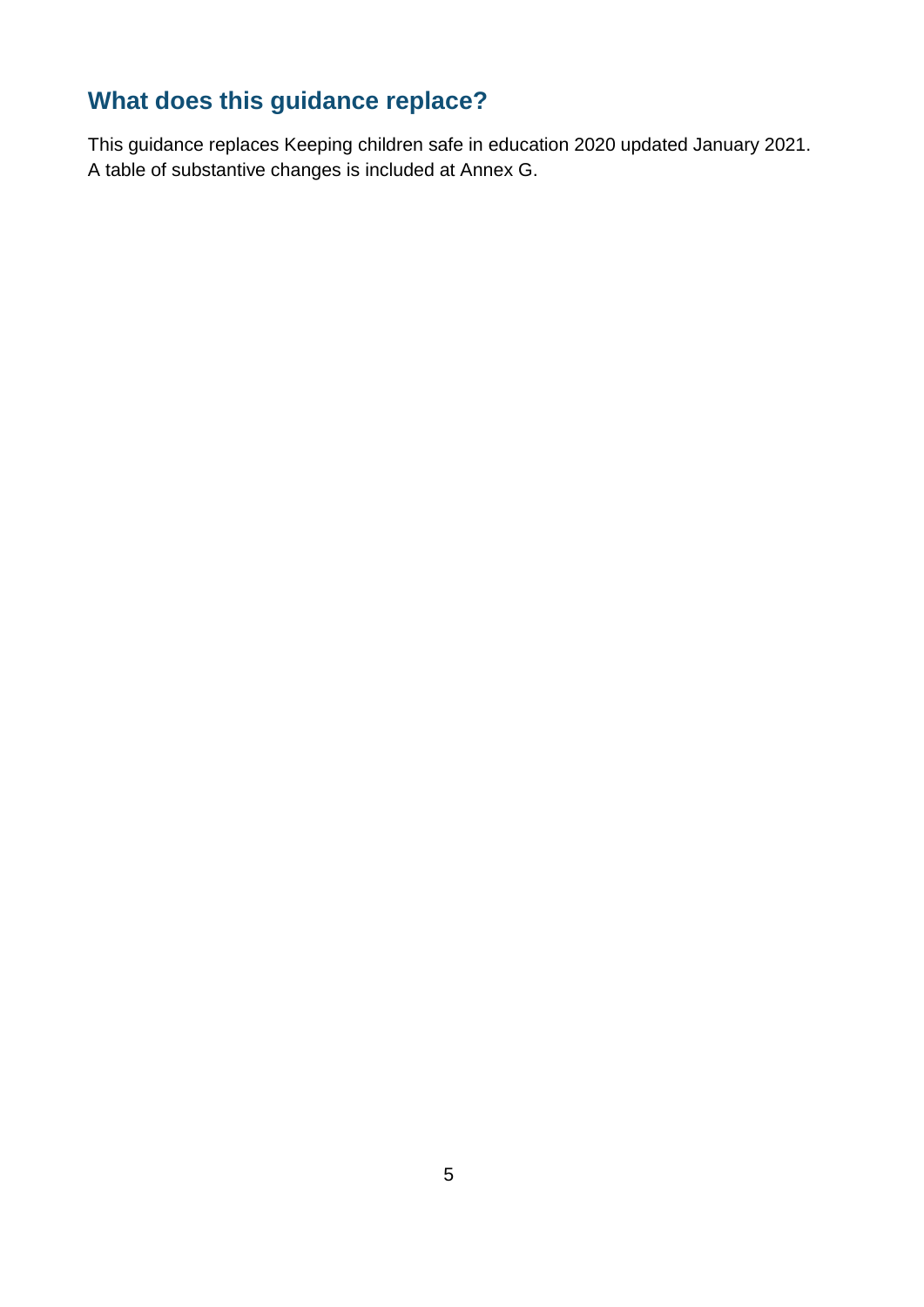# **Annex A: Safeguarding information for school and college staff**

**The following is a condensed version of Part one of Keeping children safe in education. It can be provided (instead of Part one) to those staff who do not directly work with children, if the governing body or proprietor think it will provide a better basis for those staff to promote the welfare and safeguard children.**

## **The role of school and college staff**

1. Safeguarding and promoting the welfare of children is **everyone's** responsibility. **Everyone** who comes into contact with children has an important role to play.

2. School and college staff are particularly important as they are in a position to identify concerns early, provide help for children, promote children's welfare and prevent concerns from escalating. It is important all staff (including those who do not work directly with children) recognise the important role they play in protecting children.

## **What school and college staff need to know**

3. For the purposes of safeguarding, a child is anyone under the age of 18. Safeguarding and promoting the welfare of children is defined for the purposes of this guidance as:

- protecting children from maltreatment;
- preventing impairment of children's mental and physical health or development;
- ensuring that children grow up in circumstances consistent with the provision of safe and effective care; and
- taking action to enable all children to have the best outcomes.

#### **All staff should:**

- be aware of the systems in their school or college which support safeguarding, and these should be explained to them as part of staff induction. As a minimum this Annex and the child protection policy should be shared with staff at induction;
- receive appropriate safeguarding and child protection training (including online safety) which is regularly updated. In addition, all staff should receive safeguarding and child protection updates (including online safety) (for example, via emails, ebulletins and staff meetings), as required, and at least annually, to provide them with the skills and knowledge to safeguard children effectively;
- know the identity of the designated safeguarding lead (and any deputies) and how to contact them;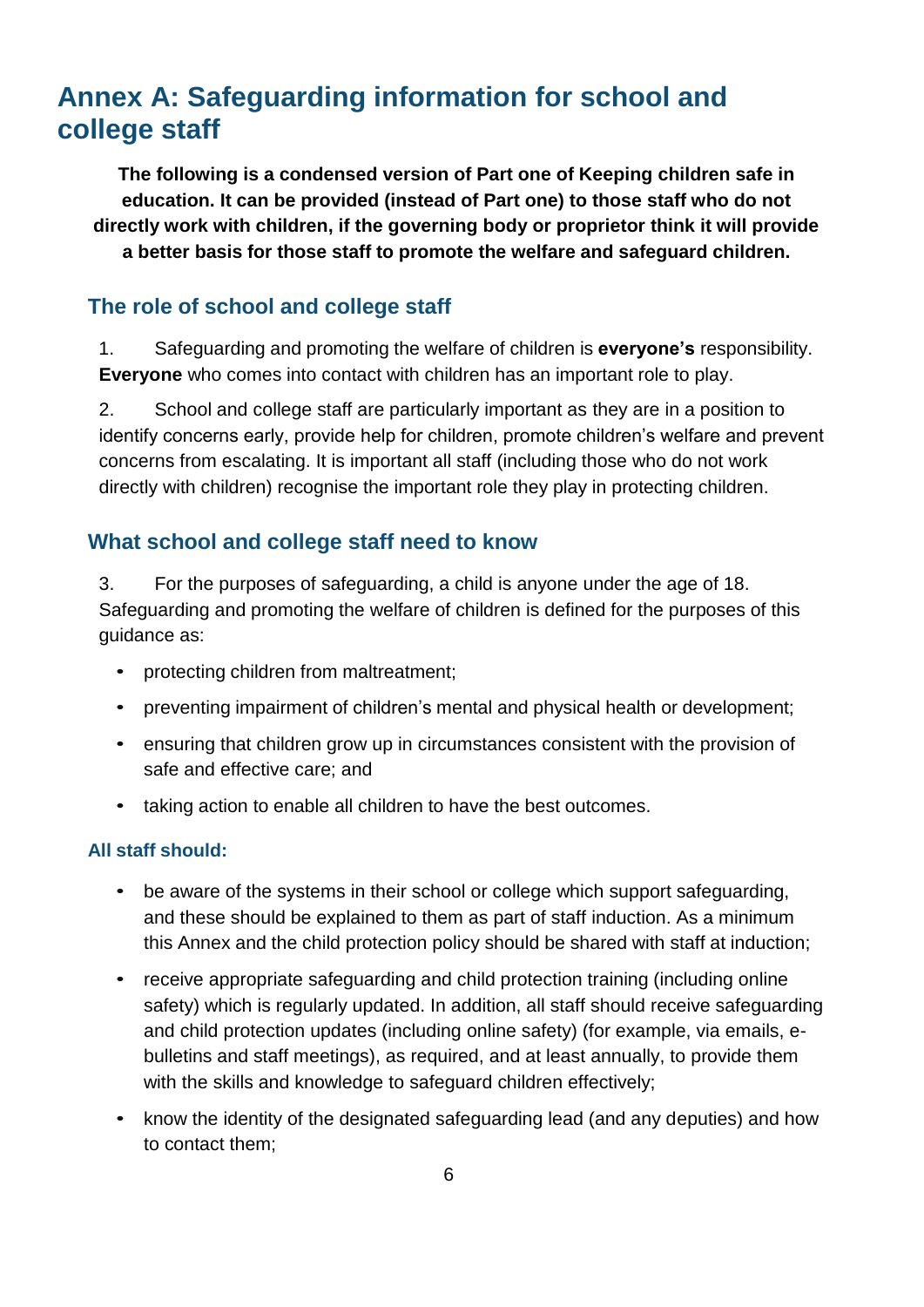- know what to do if a child tells them they are being abused or neglected. This includes understanding they should never promise a child that they will not tell anyone else about a report of abuse, as this is unlikely to be in the best interests of the child; and,
- Should be able to reassure all victims that they are being taken seriously and that they will be supported and kept safe. A victim should never be given the impression that they are creating a problem by reporting abuse, sexual violence or sexual harassment. Nor should a victim ever be made to feel ashamed for making a report.

## **What school and college staff should look out for**

## **Abuse and neglect**

4. Knowing what to look for is vital to the early identification of abuse and neglect. **All** staff should be aware of indicators of abuse and neglect, including exploitation, so that they are able to identify cases of children who may be in need of help or protection.

5. If staff are unsure, they should always speak to the designated safeguarding lead (or deputy).

## **Forms of abuse and neglect**

6. **Abuse**: a form of maltreatment of a child. Somebody may abuse or neglect a child by inflicting harm or by failing to act to prevent harm. Children may be abused by other children or adults, in a family or in an institutional or community setting by those known to them or, more rarely, by others.

7. **Physical abuse**: a form of abuse that may involve hitting, shaking, throwing, poisoning, burning or scalding, drowning, suffocating or otherwise causing physical harm to a child.

8. **Emotional abuse**: the persistent emotional maltreatment of a child such as to cause severe and adverse effects on the child's emotional development. It may involve conveying to a child that they are worthless or unloved, inadequate, or valued only insofar as they meet the needs of another person. Some level of emotional abuse is involved in all types of maltreatment of a child, although it may occur alone.

9. **Sexual abuse**: involves forcing or enticing a child or young person to take part in sexual activities, not necessarily involving violence, whether or not the child is aware of what is happening. The activities may involve physical contact, including assault by penetration (for example, rape or oral sex) or non-penetrative acts such as masturbation, kissing, rubbing and touching outside of clothing. They may also include non-contact activities, such as involving children in looking at, or in the production of, sexual images, watching sexual activities, encouraging children to behave in sexually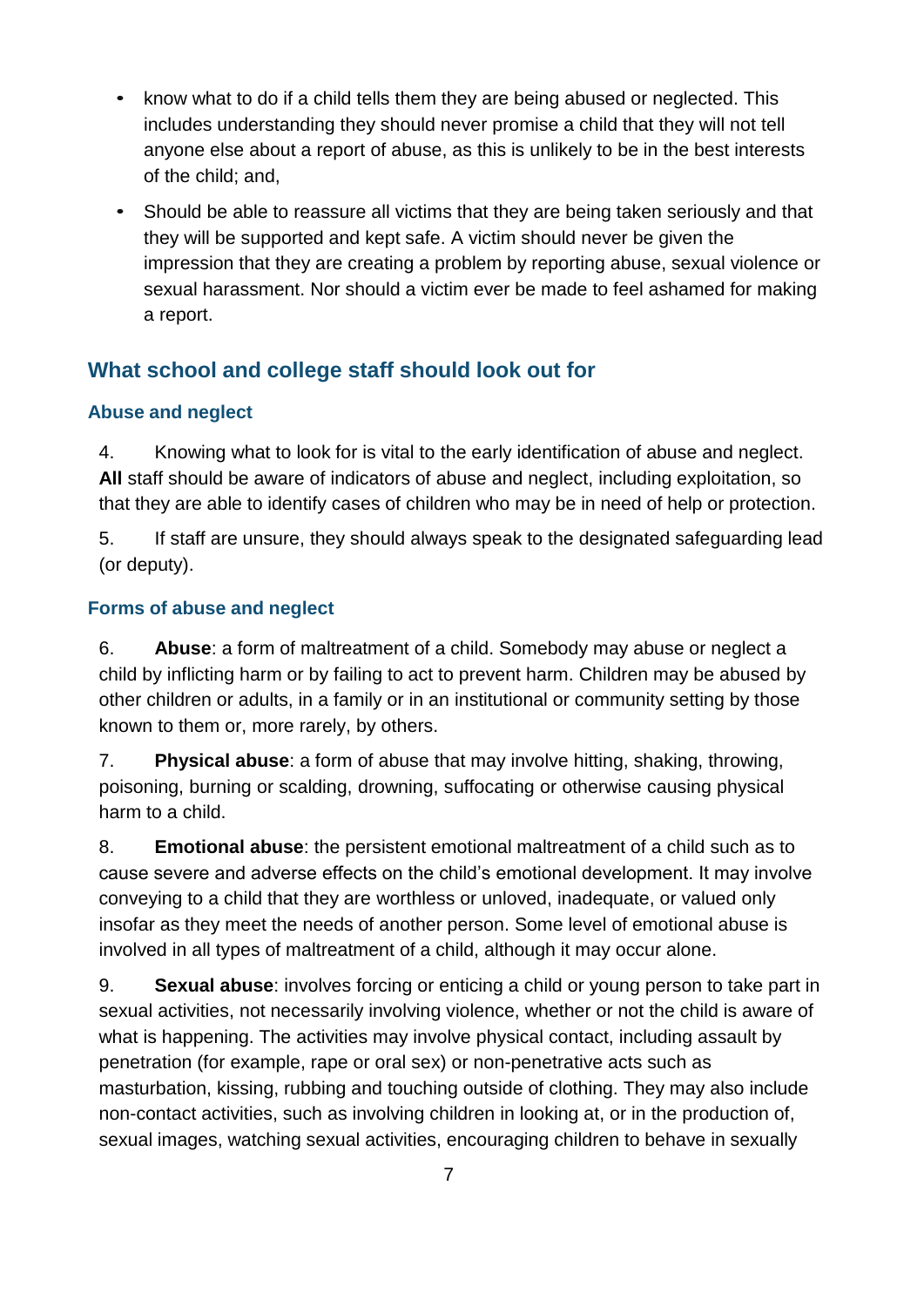inappropriate ways, or grooming a child in preparation for abuse. Sexual abuse can take place online, and technology can be used to facilitate offline abuse. Sexual abuse is not solely perpetrated by adult males. Females can also be abusers as can other children. The sexual abuse of children by other children is a specific safeguarding issue (also known as peer on peer abuse) in education and **all** staff should be aware of it and their school or colleges policy and procedures for dealing with it.

10. **Neglect**: the persistent failure to meet a child's basic physical and/or psychological needs, likely to result in the serious impairment of the child's health or development. Neglect may involve a parent or carer failing to provide adequate food, clothing and shelter (including exclusion from home or abandonment); protect a child from physical and emotional harm or danger; ensure adequate supervision (including the use of inadequate care-givers); or ensure access to appropriate medical care or treatment. It may also include neglect of, or unresponsiveness to, a child's basic emotional needs.

11. All staff should be aware that child sexual and child criminal exploitation are forms of child abuse.

#### **Safeguarding issues**

12. All staff should have an awareness of safeguarding issues that can put children at risk of harm. Behaviours linked to issues such as drug taking, alcohol misuse, deliberately missing education, serious violence (including that linked to county lines), radicalisation and consensual and non-consensual sharing of nudes and semi-nudes<sup>[127](#page-7-0)</sup> (also known as youth produced sexual imagery) put children in danger.

#### **Peer on peer abuse**

13. All staff should be aware that children can abuse other children (often referred to as peer on peer abuse). It can happen both inside and outside of school/college and online. It is important that all staff recognise the indicators and signs of peer on peer abuse and know how to identify it and respond to reports.

14. All staff should be clear as to the school or college's policy and procedures with regards to peer on peer abuse. Peer on peer abuse is most likely to include, but may not be limited to:

• bullying (including cyberbullying, prejudice-based and discriminatory bullying);

<span id="page-7-0"></span><sup>&</sup>lt;sup>127</sup> Consensual image sharing, especially between older children of the same age, may require a different response. It might not be abusive – but children still need to know it is illegal- whilst non-consensual is illegal and abusive. [UKCIS](https://www.gov.uk/government/publications/sharing-nudes-and-semi-nudes-advice-for-education-settings-working-with-children-and-young-people) provides detailed advice about sharing of nudes and semi-nude images and videos.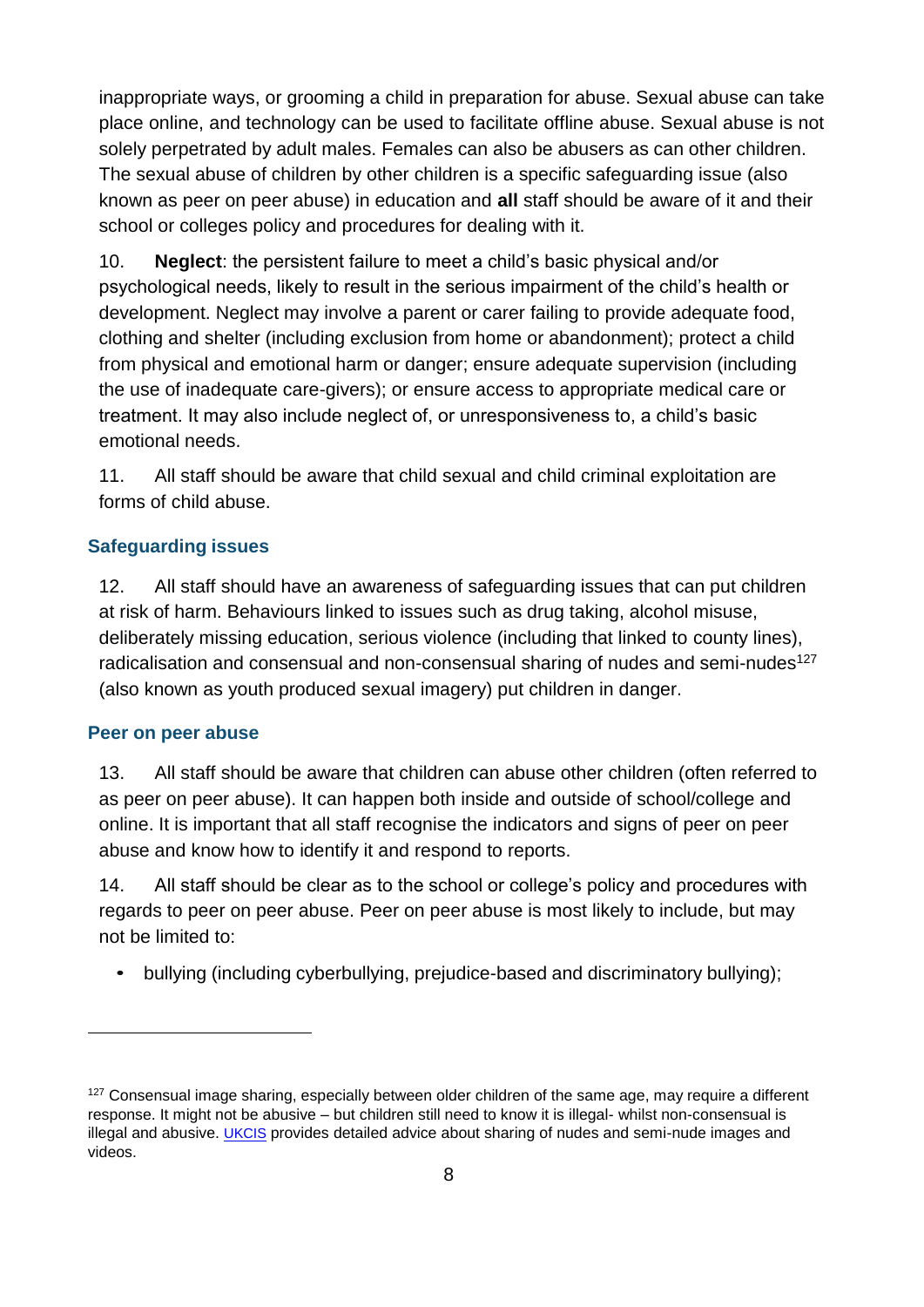- abuse in intimate personal relationships between peers;
- physical abuse which can include hitting, kicking, shaking, biting, hair pulling, or otherwise causing physical harm;
- sexual violence, such as rape, assault by penetration and sexual assault;
- sexual harassment, such as sexual comments, remarks, jokes and online sexual harassment;
- non-consensual sharing of nudes and semi nudes images and/or videos;
- causing someone to engage in sexual activity without consent, such as forcing someone to strip, touch themselves sexually, or to engage in sexual activity with a third party;
- upskirting, which typically involves taking a picture under a person's clothing without their permission, with the intention of viewing their genitals or buttocks to obtain sexual gratification or cause the victim humiliation, distress or alarm; and
- initiation/hazing type violence and rituals (this could include activities involving harassment, abuse or humiliation used as a way of initiating a person into a group and may also include an online element.

#### **What school and college staff should do if they have concerns about a child**

15. Staff working with children should maintain an attitude of '**it could happen here**' where safeguarding is concerned. When concerned about the welfare of a child, staff should always act in the **best interests** of the child.

16. Staff should not assume a colleague or another professional will take action and share information that might be critical in keeping children safe.

17. If staff have **any concerns** about a child's welfare, they should act on them immediately. They should follow their school or college's child protection policy and speak to the designated safeguarding lead (or deputy). In the absence of the designated safeguarding lead staff should speak to a member of the school or college's senior leadership team.

18. The designated safeguarding lead (or deputy) will generally lead on next steps, including who else, if anyone, in the school or college should be informed and whether to pass a concern to children's social care and/or the police. In some instances, staff may be expected to support the children social care assessment process. If this is the case, the designated safeguarding lead (or deputy) will support them.

#### **Why is all of this important?**

19. It is important for children to receive the right help at the right time to address risks and prevent issues escalating. Research and serious case reviews have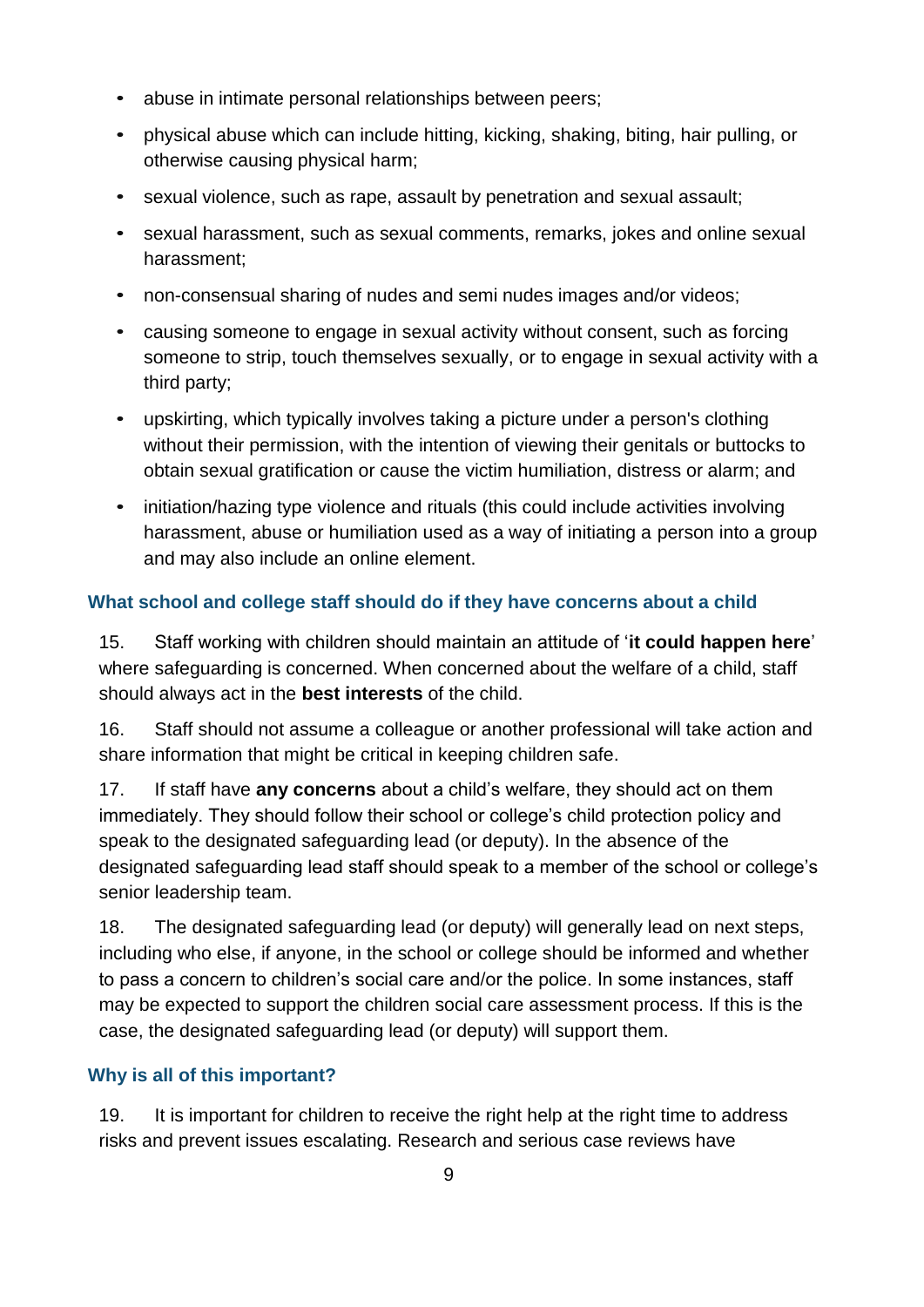repeatedly shown the dangers of failing to take effective and immediate action. Examples of poor practice includes failing to act on and refer the early signs of abuse and neglect.

#### **What school and college staff should do if they have safeguarding concerns about another staff member who may pose a risk of harm to children**

20. If staff have safeguarding concerns about another member of staff (including volunteers, supply staff, tradespersons and visitors) they should speak to the headteacher or to another member of the school's or college's senior leadership team.

#### **What school or college staff should do if they have concerns about safeguarding practices within the school or college**

21. All staff and volunteers should feel able to raise concerns about poor or unsafe practice and potential failures in the school's or college's safeguarding regime, and know that such concerns will be taken seriously by the senior leadership team.

22. Appropriate whistleblowing procedures should be in place for concerns to be raised with the school or college's senior leadership team. Where staff feel unable to raise an issue with their employer or feel that their genuine safeguarding concerns are not being addressed NSPCC [whistleblowing](https://www.nspcc.org.uk/keeping-children-safe/reporting-abuse/dedicated-helplines/whistleblowing-advice-line/) advice line is available. Staff can call 0800028 0285 – 8:00 AM to 8:00 PM, Monday to Friday and email: [help@nspcc.org.uk.](mailto:help@nspcc.org.uk) Alternatively, staff can write to: National Society for the Prevention of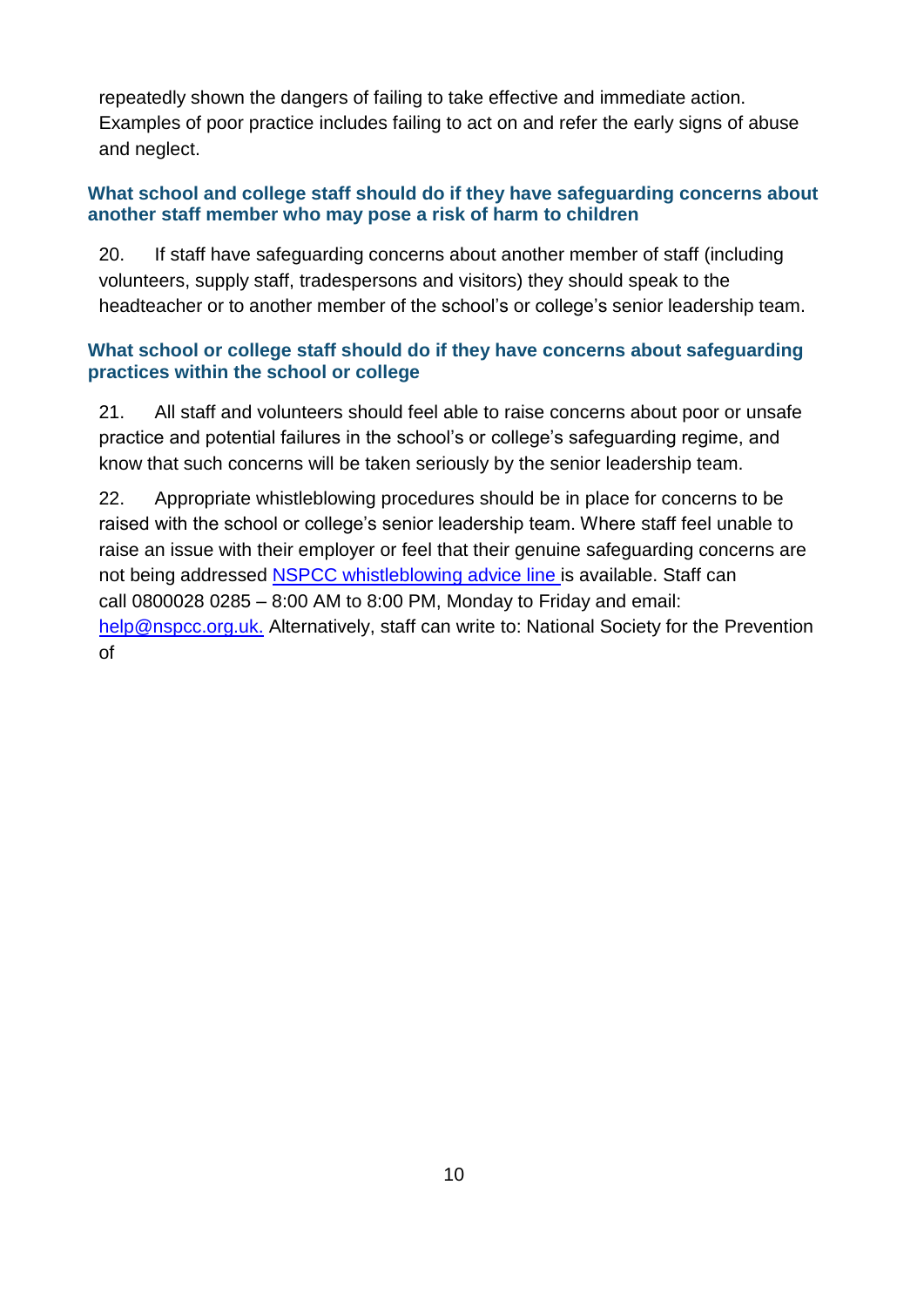# **Annex G: Table of substantive changes from September 2021**

This table explains where we made the changes (the section) and what the change was.

| <b>Summary</b>                                   | About the guidance                                                                                                                                                                                                                                             |
|--------------------------------------------------|----------------------------------------------------------------------------------------------------------------------------------------------------------------------------------------------------------------------------------------------------------------|
| What is the status of this<br>guidance           | Added - KCSIE now applies to providers of post 16 education<br>as set out Education and Training (Welfare of Children) Act<br>2021<br>Removed link to now withdrawn interim Covid-19 guidance.<br>Added link to departmental advice Sexual violence and sexual |
|                                                  | harassment between children in schools and colleges.                                                                                                                                                                                                           |
| About this guidance<br>Who is this guidance for? | Added bullet to clarify that the guidance is also for senior<br>leadership teams.<br>Added new paragraph to explain that there is a condensed                                                                                                                  |
|                                                  | Part one of this guidance at Annex A. We want to give<br>governing bodies and proprietors the freedom to choose the<br>condensed Part one where they think it will be appropriate for<br>those staff not working directly with children.                       |
| <b>Part one</b>                                  | Safeguarding information for all staff                                                                                                                                                                                                                         |
| Part one                                         | A number of paragraphs have been moved in Part one to<br>improve the flow of this section.                                                                                                                                                                     |
| Paragraph 13                                     | Made clear that child protection policies should also include<br>procedures for dealing with peer on peer abuse.                                                                                                                                               |
| Paragraph 18                                     | New paragraph making clear that victims should be taken<br>seriously, kept safe and never be made to feel like they are<br>creating a problem for reporting abuse, sexual violence or<br>sexual harassment                                                     |
| Paragraph 31                                     | Updated to reflect the new UKCIS guidance on the sharing of<br>nude and semi-nude images which has replaced their sexting<br>advice.                                                                                                                           |
| Paragraphs 32-35                                 | New additional information added on Child Criminal<br>Exploitation (CCE) which includes information on how children<br>can be exploited and makes clear that the experiences of girls                                                                          |
| Paragraphs 36-39                                 | being criminally exploited can be very different to boys,<br>indicators of CCE may also be different for girls.                                                                                                                                                |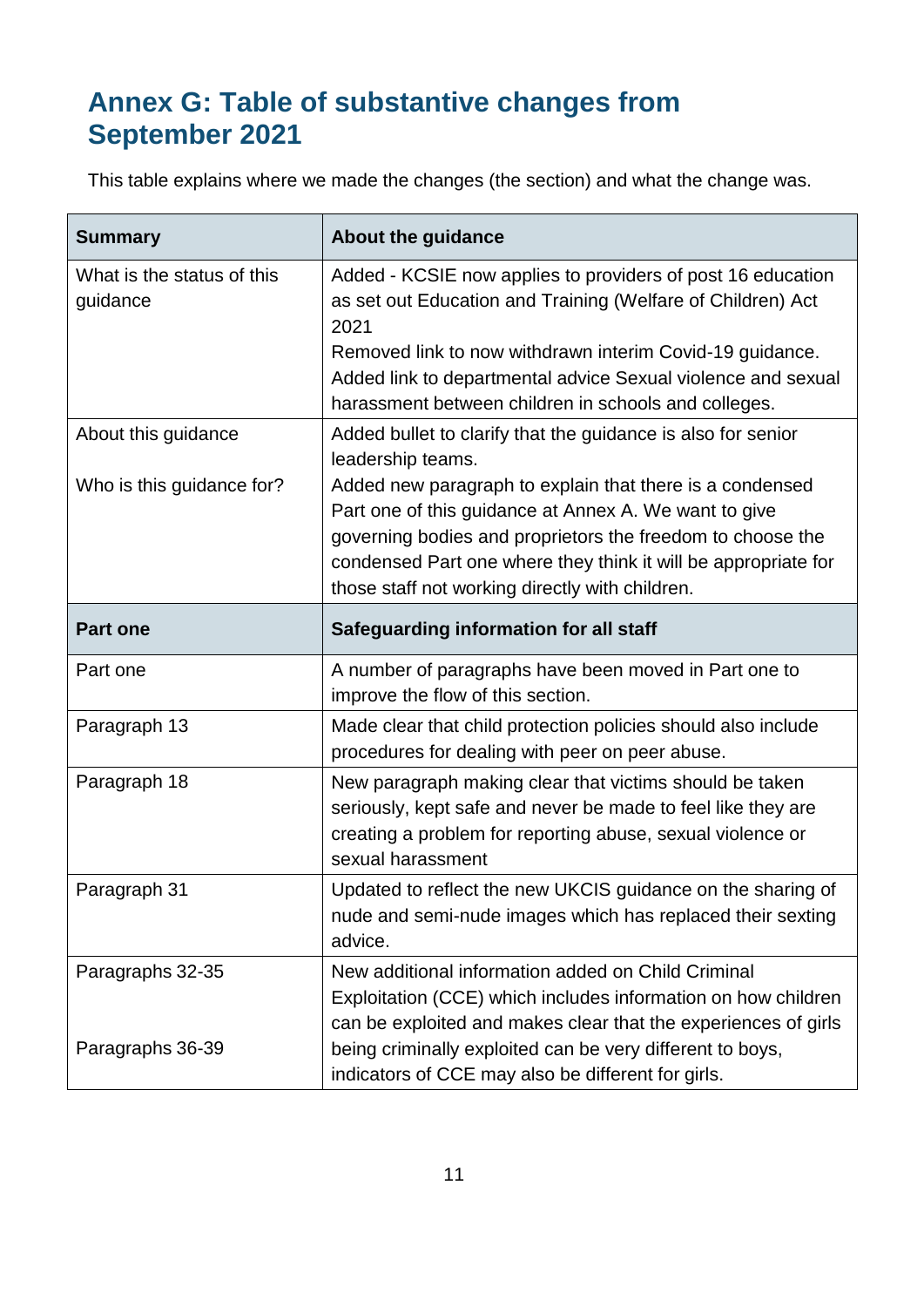|                        | New additional information added on Child Sexual Exploitation<br>(CSE) which makes clear that CSE is a form of child sexual<br>abuse and includes information on what it may involve.                   |
|------------------------|---------------------------------------------------------------------------------------------------------------------------------------------------------------------------------------------------------|
| Paragraph 44           | Mental health - additional information on resources.                                                                                                                                                    |
| Paragraphs 46-50       | Peer on peer (child on child) abuse – additional information<br>added which highlights the importance of staff recognising the<br>signs of peer on peer abuse and knowing how to respond to<br>reports. |
| Paragraphs 51-52       | Serious Violence - additional information on risk factors added                                                                                                                                         |
| Paragraph 63           | New paragraph which highlights the importance of social care<br>assessments considerin                                                                                                                  |
|                        | which includes measures to prevent bullying (including<br>cyberbullying, prejudice-based and discriminatory bullying)                                                                                   |
|                        | g children being harmed outside the home on contextual<br>safeguarding                                                                                                                                  |
| Paragraphs 71-72       | Record keeping – additional information added which makes<br>clear what records should include                                                                                                          |
| <b>Part two</b>        | The management of safeguarding                                                                                                                                                                          |
| Part two               | A number of paragraphs have been moved in Part two to<br>improve the flow of this section.                                                                                                              |
| Paragraph 79           | New paragraph relating to schools or colleges with charitable<br>status                                                                                                                                 |
| Paragraph 82           | New section on 'Whole school and college approach to<br>safeguarding' this make clear the importance of safeguarding.                                                                                   |
| Paragraph 83           | Strengthened systems that should be in place and how they<br>should be more child centric.                                                                                                              |
| Paragraph 85           | Reference to peer on peer abuse and reporting systems and<br>added information schools and colleges should include in their<br>child protection policy.                                                 |
| Paragraph 105          | Additional information added which makes clear about powers<br>to hold and use information when promoting children's welfare                                                                            |
| Paragraphs 117 and 118 | New paragraphs added on the importance of online safety<br>training for staff and the requirement to ensure children are<br>taught about safeguarding, including online safety.                         |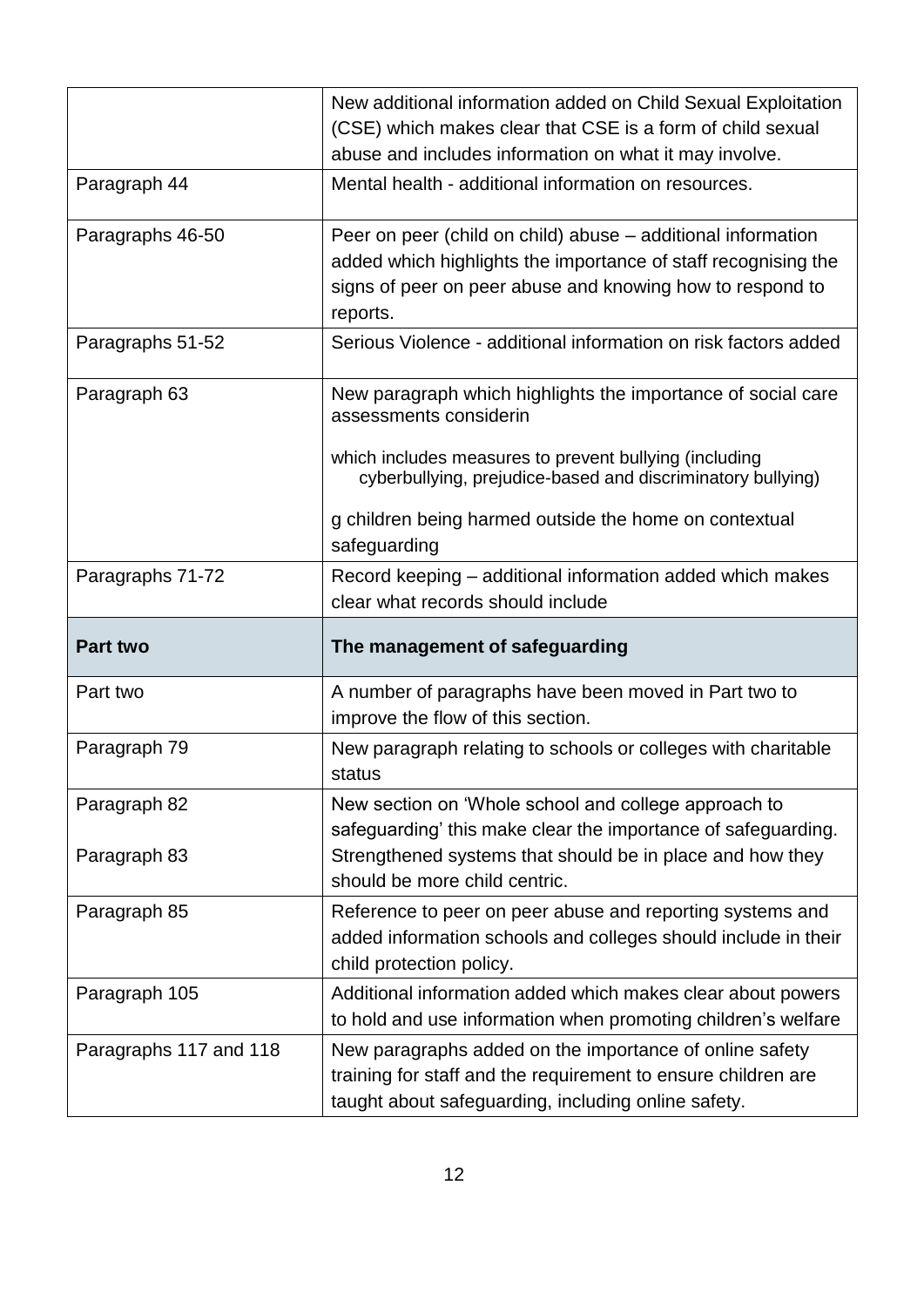| Paragraph 121        | New information added on a one stop shop for teachers which<br>includes teacher training modules on RSHE                                                                                                          |
|----------------------|-------------------------------------------------------------------------------------------------------------------------------------------------------------------------------------------------------------------|
| Paragraphs 123 - 135 | New section covering online safety, remote learning, filters and<br>monitoring, information security, cyber crime, reviewing online<br>safety provision and information and support                               |
| Paragraph 141        | Added reference to lower level concerns linked to section 2 of<br>Part four.                                                                                                                                      |
| Paragraph 143        | New paragraph added on teacher dismissal and consideration<br>whether to refer to the Secretary of State.                                                                                                         |
| Paragraph 145        | Further clarification on peer on peer abuse and makes clear<br>there should be a zero tolerance approach to abuse                                                                                                 |
| Paragraphs 155-156   | New paragraphs that cover the use of school/college premises<br>for non school/college activities.                                                                                                                |
| Paragraphs 157-158   | New paragraphs on alternative provision which makes clear<br>that governing bodies and proprietors of these settings should<br>be aware of the additional risk of harm that their pupils may be<br>vulnerable to. |
| Paragraphs 165-168   | New paragraphs to reflect elective home education.                                                                                                                                                                |
| Paragraphs 172-175   | Additional information about DfE's programme to help schools<br>with preventing and tackling bullying, mental health and<br>behaviour in schools.                                                                 |
| <b>Part three</b>    | <b>Safer recruitment</b>                                                                                                                                                                                          |
| Part three           | The whole of Part three has been substantively restructured to<br>align it with the recruitment process- however legal duties<br>have not changed.                                                                |
| Paragraph 212        | Added information about the Education and Training (Welfare<br>of Children) Act 2021 which extends safeguarding provisions<br>to post 16 education.                                                               |
| Paragraph 213        | Added information about the use of birth certificates (where<br>available) to check an individual's identity.                                                                                                     |
| Paragraph 229        | Explanation about when separate barred list checks must be<br>carried out.                                                                                                                                        |
| Paragraph 237        | Clarification about s128 checks.                                                                                                                                                                                  |
| Paragraph 242        | Clarification on how to check prohibitions, directions, sanctions<br>and restrictions, including children's barred list checks.                                                                                   |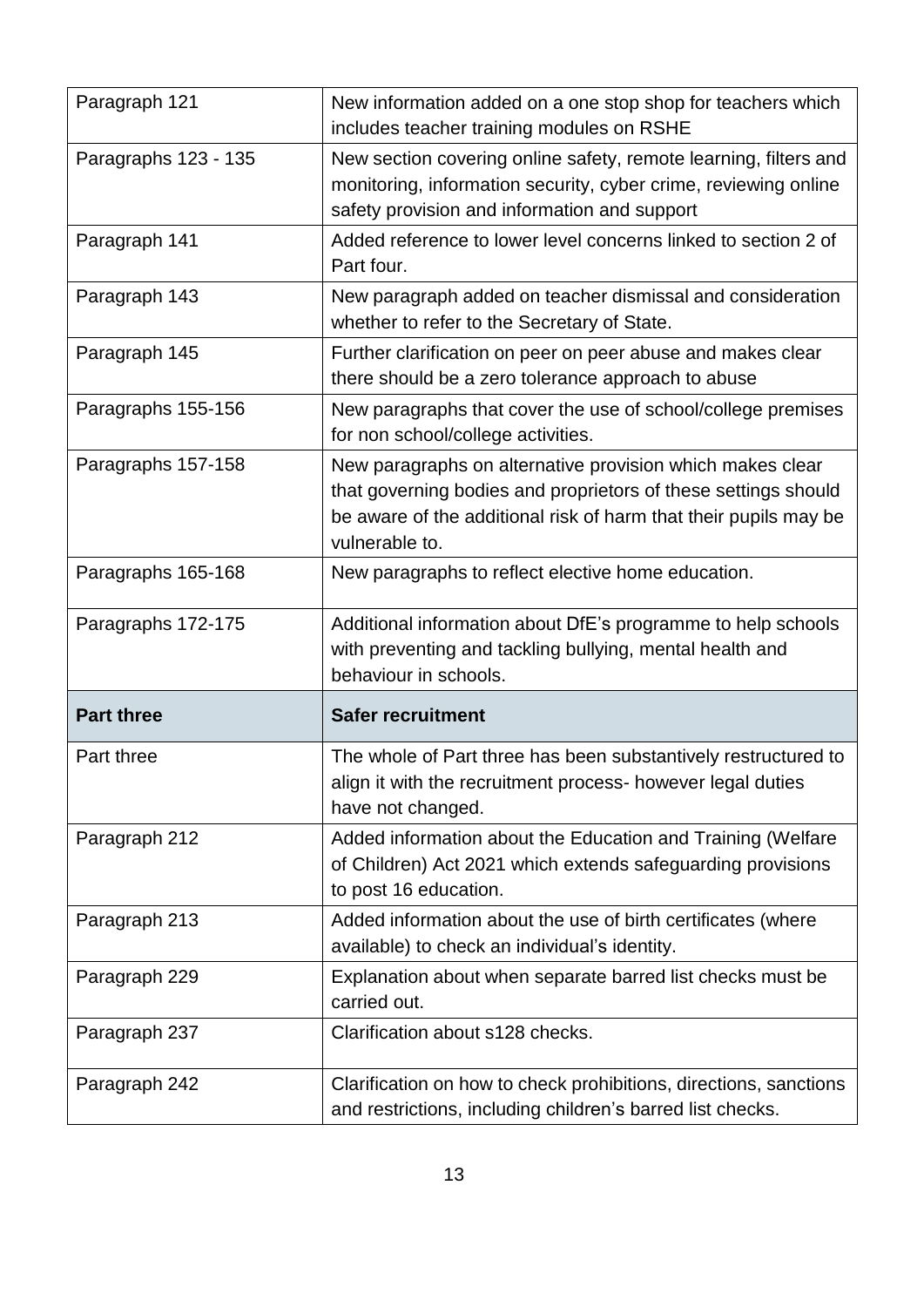| Paragraph 262      | Clarification about overseas checks and what further checks<br>could include.                                                                                                                                                                                                                                                                                                                       |
|--------------------|-----------------------------------------------------------------------------------------------------------------------------------------------------------------------------------------------------------------------------------------------------------------------------------------------------------------------------------------------------------------------------------------------------|
| <b>Part four</b>   | Allegations made against/Concerns raised in relation to<br>teachers, including supply teachers, other staff,<br>volunteers and contractors                                                                                                                                                                                                                                                          |
| Part four          | Following requests via the consultation for further information<br>on low level concerns, we have separated Part four into two<br>sections – Section one for allegations that may meet the<br>threshold and Section Two for allegations/concerns that do not<br>meet the threshold i.e. low level concerns.                                                                                         |
|                    | As such we have included in Section Two, information about<br>concerns that do not meet the harm threshold. This includes<br>what a low level concern is, making the link between low level<br>concerns, staff code of conduct and safeguarding policies, and<br>recording and sharing information with relevant parties<br>including whether this information should be included in<br>references. |
|                    | As of 29/07/2021 we have revised further to align new section                                                                                                                                                                                                                                                                                                                                       |
|                    | with paragraph 74.                                                                                                                                                                                                                                                                                                                                                                                  |
| <b>Part five</b>   | Child on child sexual violence and sexual harassment                                                                                                                                                                                                                                                                                                                                                |
| Paragraphs 428-434 | A reminder that staff should read this alongside the Sexual<br>violence and sexual harassment advice. Making clear that it<br>can happen inside or outside of school and online.                                                                                                                                                                                                                    |
| Paragraphs 435-436 | New paragraphs highlighting the importance of acknowledging<br>and understanding the scale of harassment and abuse                                                                                                                                                                                                                                                                                  |
| Paragraph 441      | New paragraph which highlights the need to be aware that<br>children might not tell staff about their abuse and that it maybe<br>that staff overhear a conversation or the child's behaviour<br>changes etc.                                                                                                                                                                                        |
| Paragraph 442      | New information to highlight that how a school or college<br>responds to an incident will impact future victims of sexual<br>violence or sexual harassment.                                                                                                                                                                                                                                         |
| Paragraph 450      | Highlights a zero tolerance approach to sexual violence and<br>sexual harassment                                                                                                                                                                                                                                                                                                                    |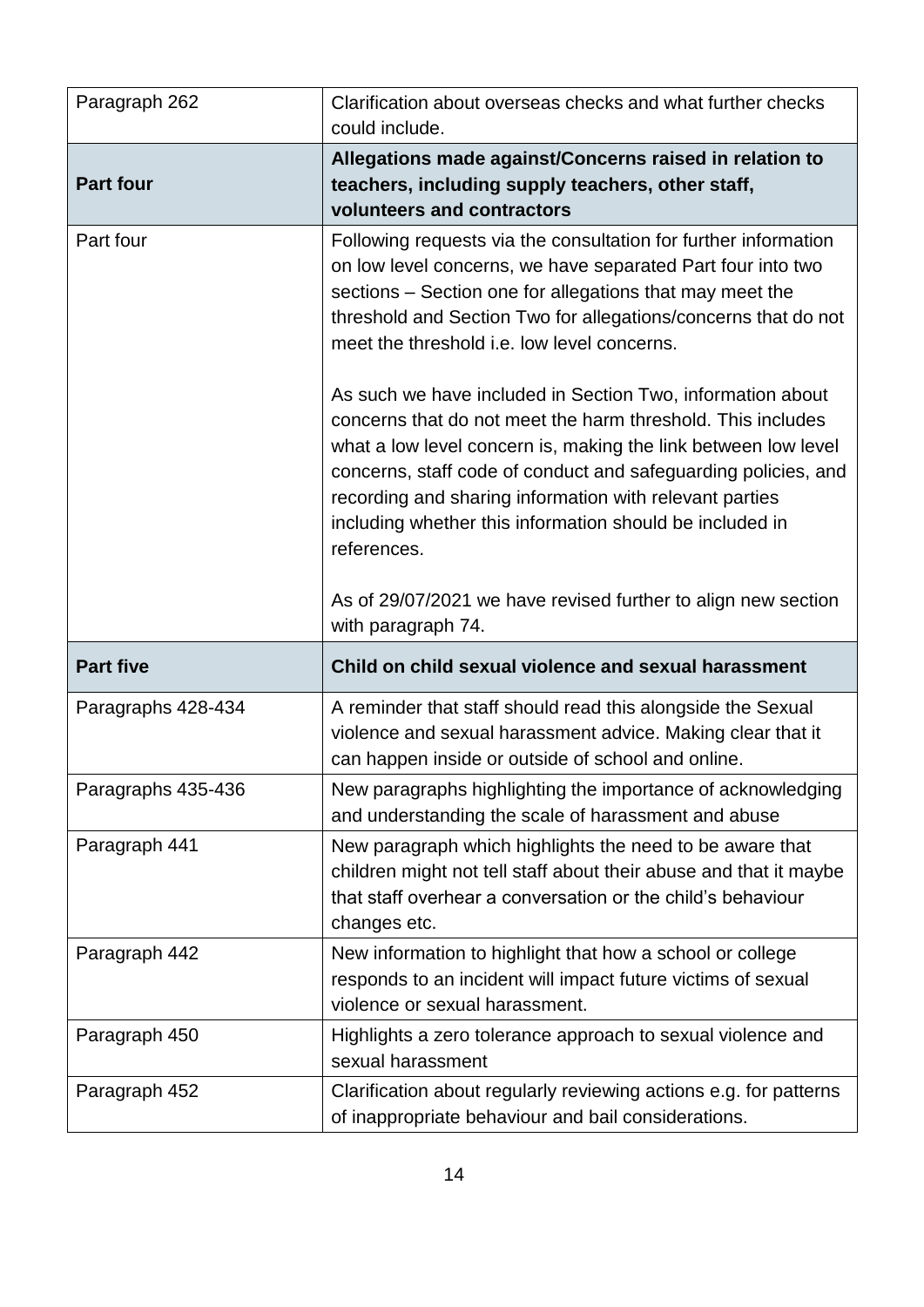| Paragraph 454-455                                               | New section on unsubstantiated, unfounded, false or malicious<br>reports which provides a reminder about recording concerns<br>and what to do when a report is found to be unsubstantiated,<br>unfounded, false or malicious.                                                                                                  |
|-----------------------------------------------------------------|--------------------------------------------------------------------------------------------------------------------------------------------------------------------------------------------------------------------------------------------------------------------------------------------------------------------------------|
| Paragraph 456                                                   | A reminder to schools and colleges that sexual assault can<br>result in a range of health needs and signposts to sources of<br>support.                                                                                                                                                                                        |
| Paragraph 464                                                   | Further information about harmful sexual behaviour and<br>signposting to sources of support.                                                                                                                                                                                                                                   |
| <b>Annex A</b>                                                  | Safeguarding information for school and college staff                                                                                                                                                                                                                                                                          |
|                                                                 | A new condensed version of Part one of Keeping children safe<br>in education. It can be provided (instead of Part one) to those<br>staff who do not directly work with children, if the governing<br>body or proprietor think it will provide a better basis for those<br>staff to promote the welfare and safeguard children. |
| <b>Annex B</b>                                                  | <b>Further information</b>                                                                                                                                                                                                                                                                                                     |
| Child criminal exploitation<br>and child sexual exploitation    | Further information to clarify these types of abuse.                                                                                                                                                                                                                                                                           |
| Modern slavery and the<br><b>National Referral</b><br>Mechanism | Additional information provided.                                                                                                                                                                                                                                                                                               |
| <b>County lines</b>                                             | Additional information.                                                                                                                                                                                                                                                                                                        |
| Cybercrime                                                      | New paragraphs added.                                                                                                                                                                                                                                                                                                          |
| <b>Domestic Abuse</b>                                           | Updated to reflect Domestic Abuse Act 2021 which will<br>introduce the statutory definition of DA and recognises children<br>as victims of DA in their own right.                                                                                                                                                              |
| Peer on Peer abuse                                              | Additional information added.                                                                                                                                                                                                                                                                                                  |
| Preventing radicalisation                                       | Additional information provided on what terrorism looks like<br>and more information on Channel.                                                                                                                                                                                                                               |
| Annex C                                                         | <b>Designated Safeguarding Lead (DSL)</b>                                                                                                                                                                                                                                                                                      |
| Information sharing and<br>child protection file                | Information added about keeping and storing records, where a<br>concern about a child has been identified.<br>Removed bullet points that were duplicated.                                                                                                                                                                      |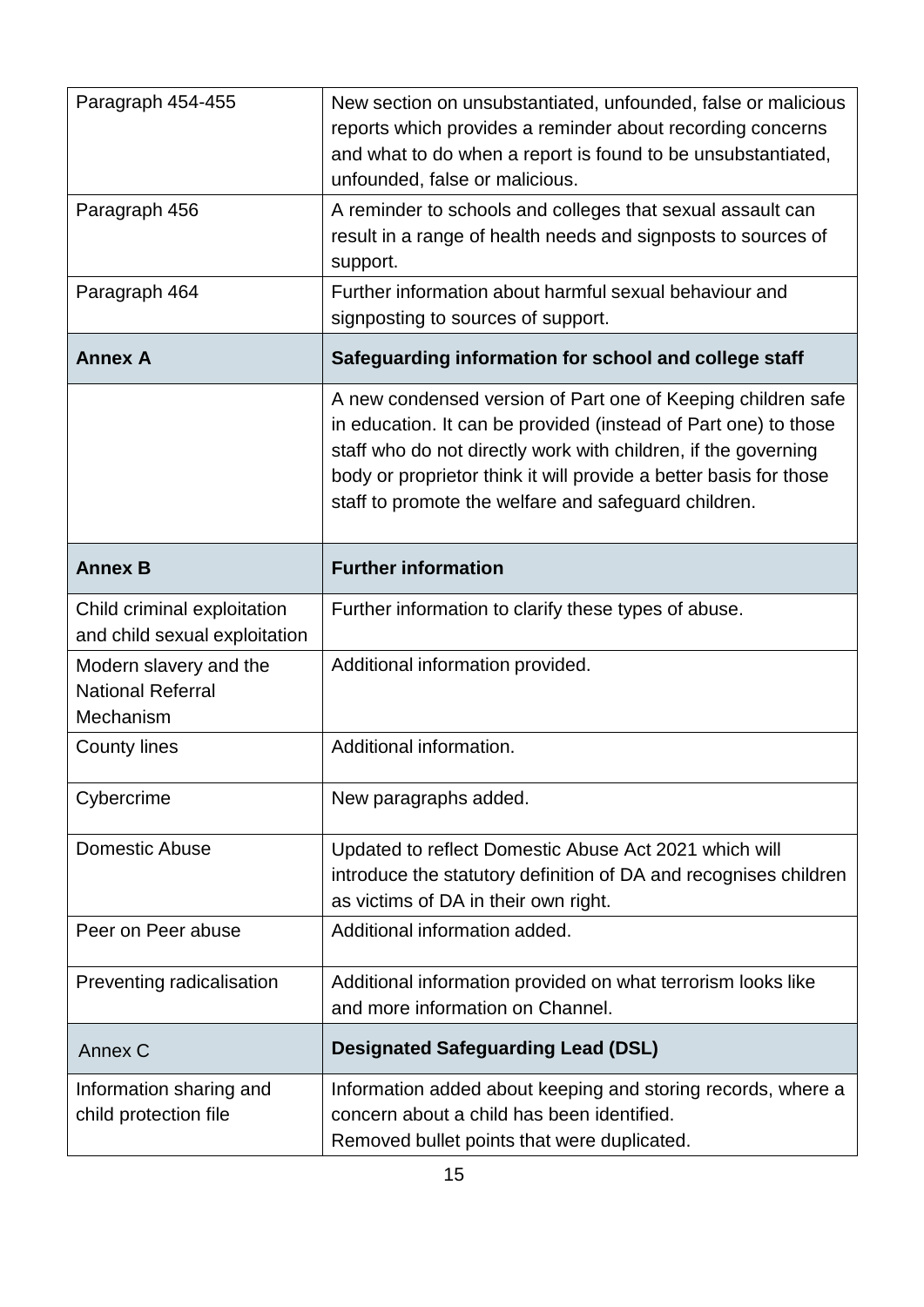| <b>Annex D</b> | <b>Online Safety</b>                         |
|----------------|----------------------------------------------|
|                | Added and updated links to further guidance. |